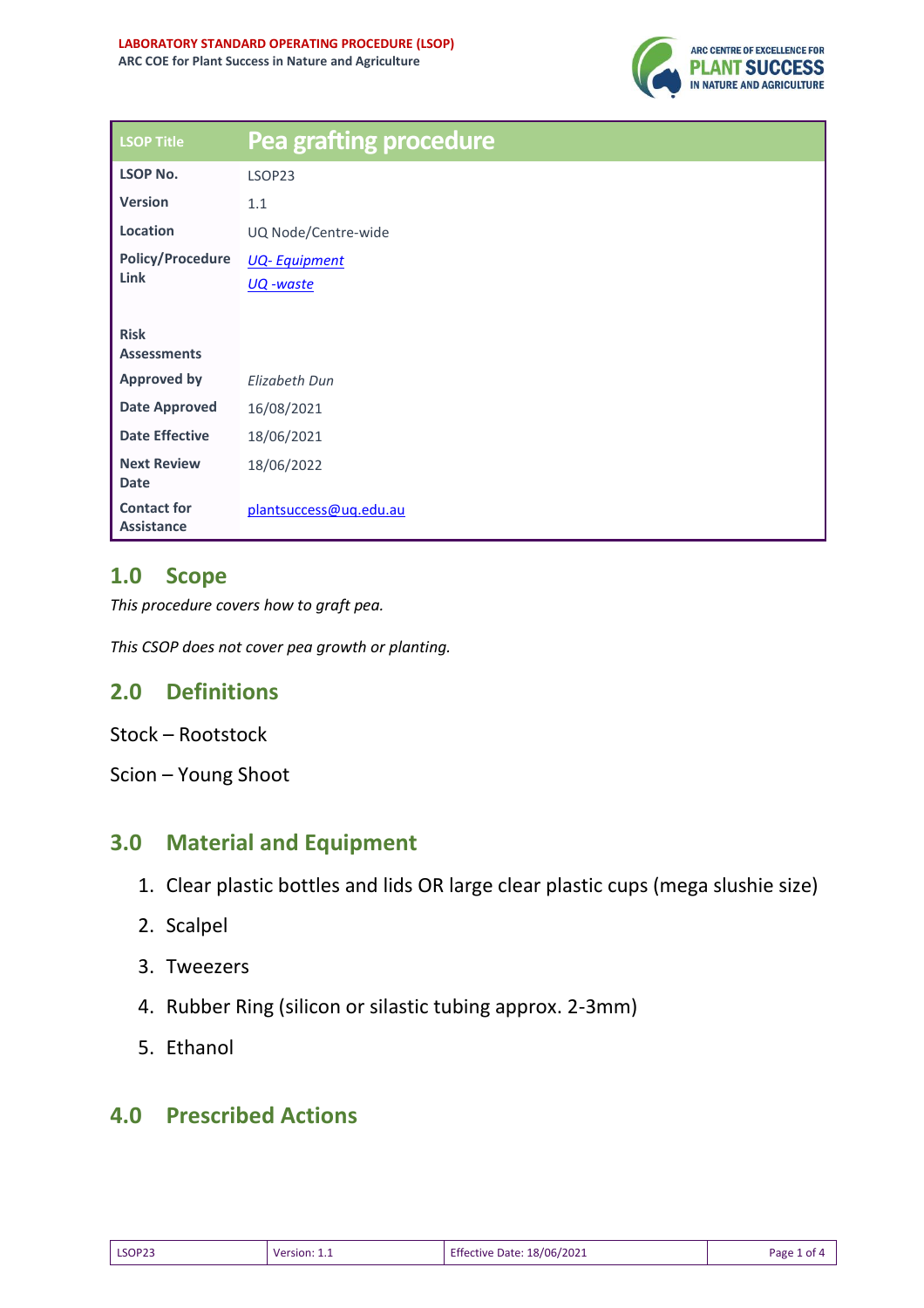- 1. The scions are planted in multiple lots per pot (say 10 scions per 2L pot), and the rootstocks at 1 or 2 per pot.
- 2. The plants are grafted at 6- or 7-day old or just after emergence and greening of tissue. If the 3rd leaf (first true leaf) has started rapid growth then it will tend to cause wilting and it is harder to tell when the graft union has connected properly.
- 3. A horizontal cut is made in the stock 1mm below the first scale leaf and the plumule is discarded. Inspect the cut surface. The sides that correspond to the sides of the positions of the scale leaves are slightly pointed and can be named front and back.
- 4. A vertical slit is made in the stock to a depth of about 8-10 mm on the same axis as the scale leaves; that is front to back.
- 5. A ring of silastic/silicon tubing is placed over the stump and left at the top. The best bands are made by cutting 1 mm width rings of flexible silicon or silastic tubing of diameter 2-3 mm, depending on the thickness of the stem.
- 6. The scion to be used for grafting is removed from the rootstock, by a horizontal cut in the epicotyl above the cotyledons.
- 7. A wedge the same length as the slit in the stock is cut from the scion by cutting off the sides (left and right) so that the cut surfaces slide against the cut surfaces of the slit in the stock and that the scale leaves of the scion end up in the same axis (or  $180^\circ$ ) as the scale leaves of the intact stock.
- 8. The wedge is slid into the stock and held in place with the ring of silastic/silicon tubing. It may be necessary to open the slit in the stock with some fine tipped tweezers to allow entrance of the wedge.
- 9. Bottles with lids (sterilize the base of these with ethanol) or large clear plastic cups are placed over the pots to keep the humidity high. It may be necessary to keep the plants away from strong sunlight during this time. A shade cloth or light weight "see-through" curtain can be placed above the pots to reduce the radiation. The plants are OK if they are not wilting or loosing turgidity. These lids of the bottles are removed a few days after grafting to allow more ventilation, before the bottle is removed altogether (see appendix for after grafting maintenance). If using plastic cups, these can be propped up using a pipette tip after a few days, before being removed altogether.

| <b>Effective Date: 18/06/2021</b><br><b>LSOP23</b><br>Page 2 of 4<br>Version: 1.1 |  |  |  |  |
|-----------------------------------------------------------------------------------|--|--|--|--|
|-----------------------------------------------------------------------------------|--|--|--|--|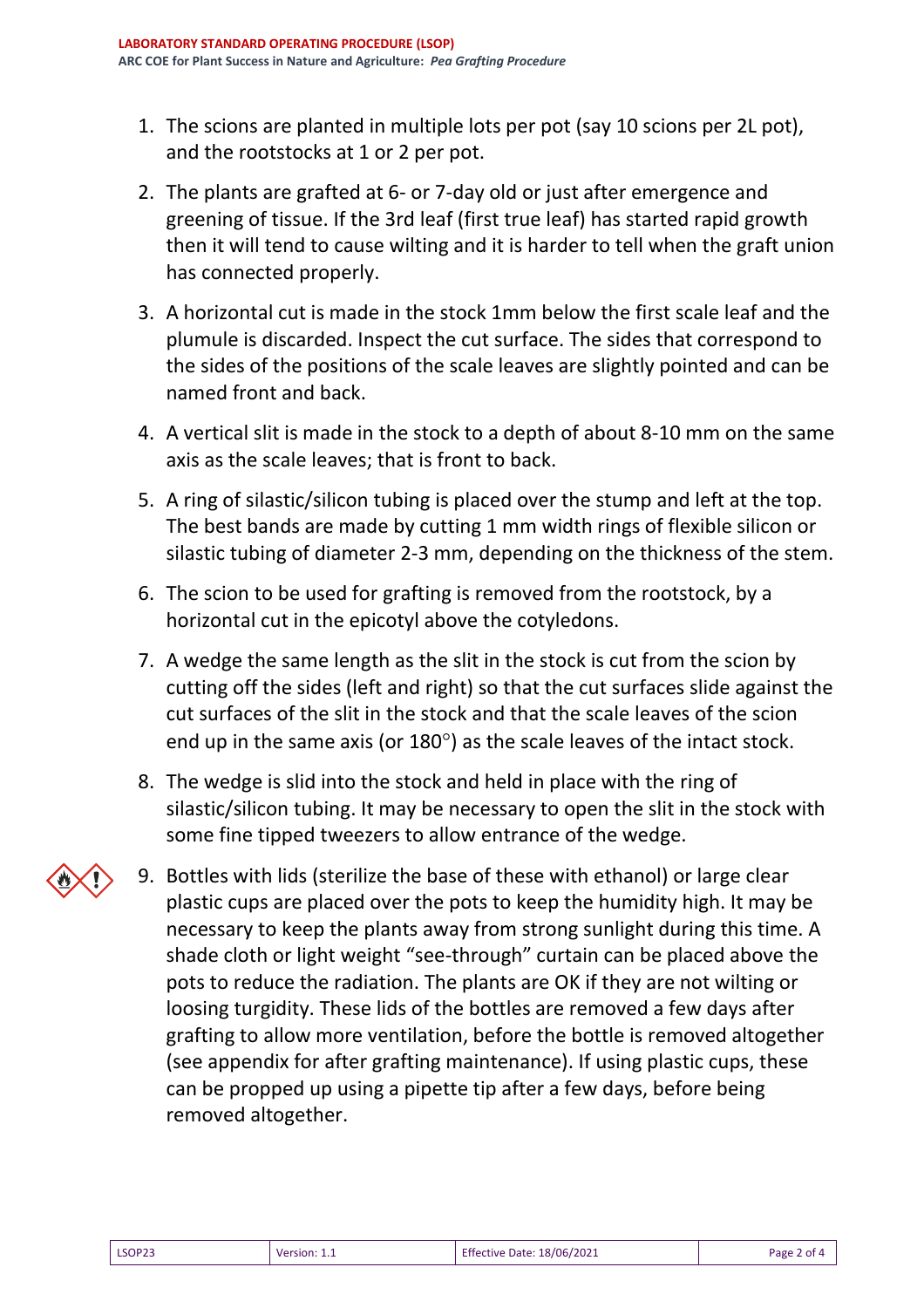## **5.0 Appendix A**

#### After grafting maintenance

Day 1 Graft seedlings at 6 to 7-d-old, or before considerable expansion of the first true leaf (node 3).

- $\triangleright$  dribble water around pot if necessary (too much water will cause problems).
- $\triangleright$  Place plastic drink bottle/giant plastic cup over plant.

Day 2 using a scalpel blade, cut off any cotyledonary buds growing from the stock

 $\triangleright$  Wipe condensation from bottle/cup.

Day 3 using a scalpel blade, cut off any cotyledonary buds growing from the stock

- $\triangleright$  dribble water around pot if necessary
- $\triangleright$  Wipe condensation from bottle/cup
- $\triangleright$  a small number of plants may cope with the lid being removed from the bottle/cup propped up
- $\triangleright$  Day 4 using a scalpel blade, cut off any cotyledonary buds growing from the stock Wipe condensation from bottle/cup
- $\triangleright$  More plants may cope with the lid being removed from the bottle/cup propped up

Day 5 using a scalpel blade, cut off any cotyledonary buds growing from the stock dribble water around pot if necessary

- $\triangleright$  Wipe condensation from bottle/cup
- $\triangleright$  Many more plants should cope with the lid being removed from the bottle/cup propped up
- $\triangleright$  Day 6 using a scalpel blade, cut off any cotyledonary buds growing from the stock Wipe condensation from bottle
- $\triangleright$  All plants should have bottles without lids
- $\triangleright$  Day 7 using a scalpel blade, cut off any cotyledonary buds growing from the stock Remove bottles/cups in morning.
- $\triangleright$  Return 1-2 h later and replace bottles onto pots with wilted plants

| LSOP23 | Version: 1.1 | Effective Date: 18/06/2021 | Page 3 of 4 |
|--------|--------------|----------------------------|-------------|
|        |              |                            |             |